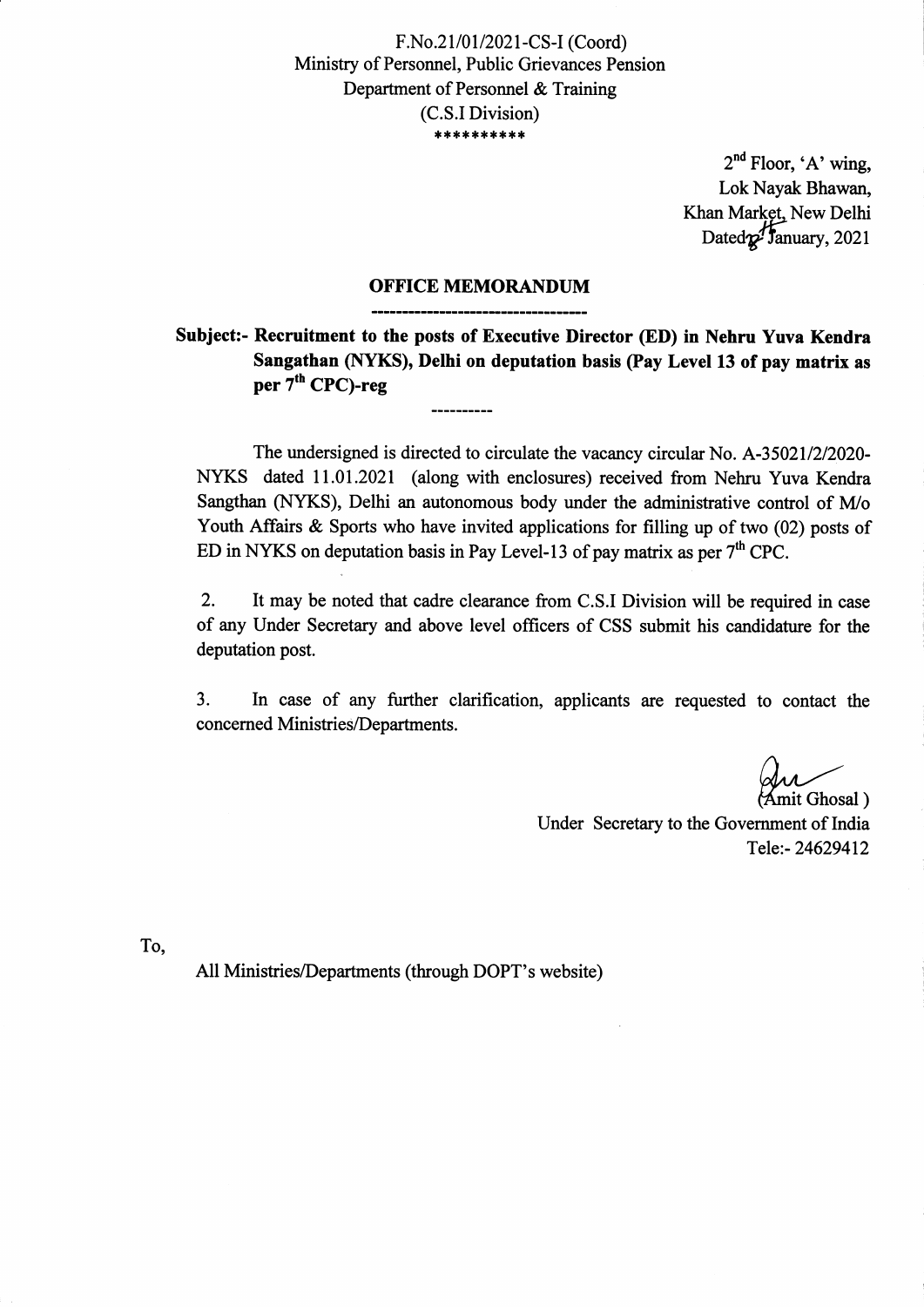# No. A-35021/2/2020-NYKS Government of India Ministy of Youth Affairs & Sports Department of Youth Affairs

Shashtri Bhawan, New Delhi Dated  $11^{4}$ Sanuary, 2021

#### **OFFICE MEMORANDUM**

Subject: Recruitment to the posts of Executive Director (ED) in Nehru Yuva Kendra Sangathan (NYKS), Delhi on deputation basis (Pay Level 13 of pay matrix as per  $7<sup>th</sup>$  CPC) – reg.

The undersigned is directed to enclose herewith the Vacancy Circular for filling up two posts of Executive Director (ED) in Nehru Yuva Kendra Sangathan (NYKS), Delhi on deputation basis. The same is available on Nehru Yuva Kendra Sangathan's website https://nyks.nic.in/ and Ministry of Youth Affairs and Sports' website http://www.yas.nic.in/

2. It is requested that the vacancy circular may be uploaded on the website of DOPT at the earliest for wide publicity.

Encl.: As above

euvis

(Manish Kishan) Under Secretary to the Government of India Telephone: 23382560/23386312 Email: m.kishan@nic.in

To,

 $x_{i}$  is defined as  $x_{i}$  , and a signal signal  $x_{i}$ 

 $\overline{\phantom{0}}$ 

The Director (CS), CS Division, Department of Personnel & Training, Lok Nayak Bhawan, Khan Market NewDelhi- 110003

 $\frac{1}{2}$  $\bigvee$ 

 $80<sub>1</sub>$  $\mathbb{Z}$ 

)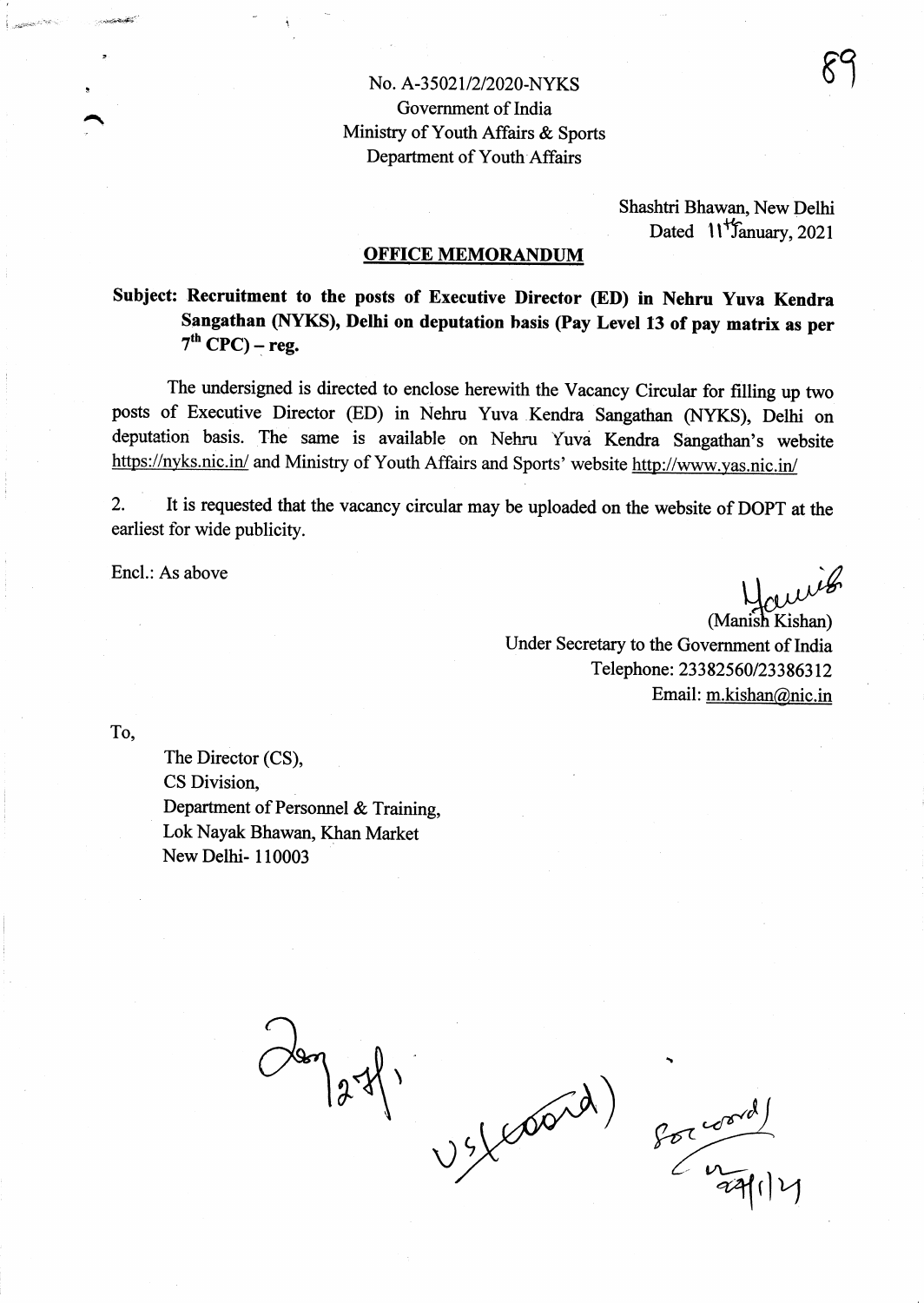Shashtri Bhawan, New Delhi Dated  $\mathcal{W}$ <sup>1</sup>V January, 2021

### VACANCY CIRCULAR

t

# Subject: Recruitment to the posts of Executive Director (ED) in Nehru Yuva Kendra Sangathan (NYKS), an autonomous organization under the Government of India on deputation basis (Pay Level 13 of pay matrix as per  $7<sup>th</sup>$  CPC) – reg.

Nehru Yuva Kendra Sangathan (NYKS) is an autonomous body under the administrative control of the Ministry of Youth Affairs and Sports. Nehru Yuva Kendras were established in the year 1972 with the objective of providing rural youth avenues to take part in the process of nation building as well providing opportunities for the development of their personality and skills. NYKS is fully funded from Grant in Aid from Government of India.

2. Applications are invited for filling up of two (2) posts of ED in NYKS on Deputation basis. Applicants must be Officers under the Central/State Govt./Autonomous bodies/Universities: holding analogous posts on regular basis OR with 5 years regular service in the post with pay level 12 in the pay matrix, Rs. 78800-209200 OR with 10 years regular service in the post with pay level 11 in the pay matrix, Rs.  $67700-208700$ .

3. The appointnent will be made on deputation basis initially for a period of three years and will be governed by the instructions issued by DOPT vide OM No.  $6/8/2009$ -Estt. (Pay II) dated 17.06.2010, as amended from time to time. The maximum age limit for appointment on deputation basis shall not be exceeding 56 years as on closing date of receipt of applications by this department.

4. The post of ED under NYKS is not an entitled office for Govt. accommodation under the General Pool of Govt. accommodation. Medical reimbursement is admissible as per the NYKS Service Rules. This is in lieu of CGHS benefits which are not admissible to the employees of NYKS.

5. Details of the vacant posts are given at Annerurc I, Profoma for submitting Applications at Annexure II and Job Descriptions/ Role & Responsibilities and other relevant details are listed at Annexure III. All the Ministries/Departments of the Government of India and the State Governments/UTs are requested to forward applications of willing and eligible<br>officers in the prescribed proforma, duly forwarded so as to reach within 45 days of publication of the advertisement in the Employment news to the following address:

> The Under Secretary (NYKS), Ministry of Youth Affairs & Sports, Room No. 518, C Wing, Shastri Bhawan, New Delhi - 110001

Warrish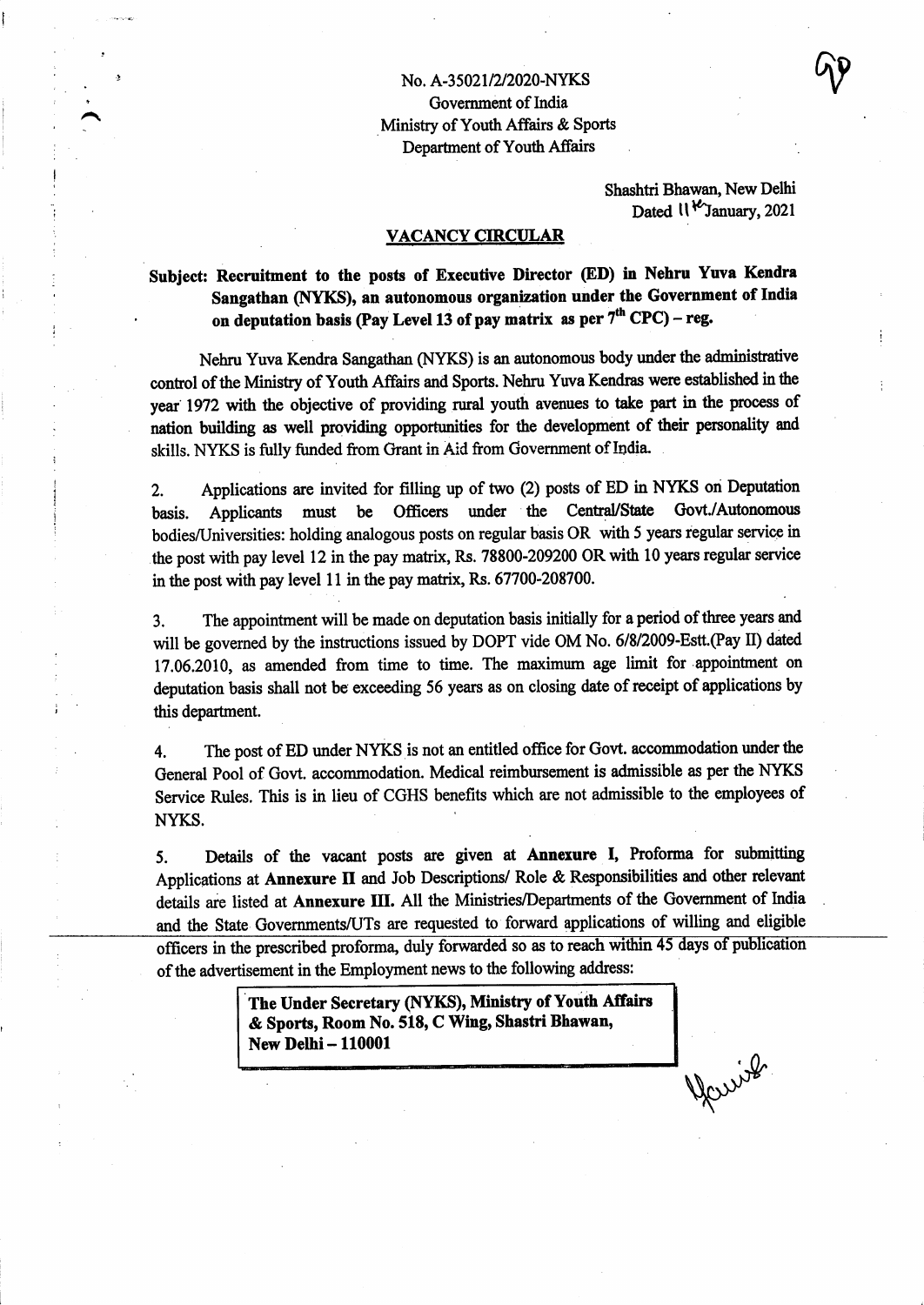6. The applications of only those officers may be forwarded who, in the event of their selection, would be available to immediately join the duties of the post, and whom the concerned authorities would be in a position to relieve immediately. Applications received after the prescribed date or not accompanied with the required certificates/documents will not be entertained. This recruitment notice has been uploaded on Nehru Yuva Kendra Sangathan's website https://nyks.nic.in/ as well as Ministry of Youth Affairs and Sports' website http://www.yas.nic.in/

\*\*Note: Incomplete applications or applicants without the supporting Documents or Advance applications or applications received after the last date will be summarily rejected  $\&$  no communication will be made/ entertained in this regard.

 $U_{\alpha\mu\nu}^{\alpha\mu\nu\sigma}$ 

(Mahish Kishan) Under Secretary to the Government of India Telephone. 23382560/23386312 Email: m.kishan@nic.in

To.

\

i) Secretaries of the Ministries/Departnents of Government of India

ii) Chief Secretaries of States/ UTs

- iii) The Resident Commissioners of all States/UTs
- iv) All Cadre Controlling Authorities

Copy to:

1'

- 1. Technical Director, NIC,MoYAS for uploading the circular on this Minisfiy's website, immediately.
- 2. DG (NYKS), Jeevan Deep Building, New Delhi for uploading the circular on NYKS website immediately.
- 3. The Director (CS), Department of Personnel & Training, North Block, New Delhi, with request to get this Vacancy Circular placed on DOPT website.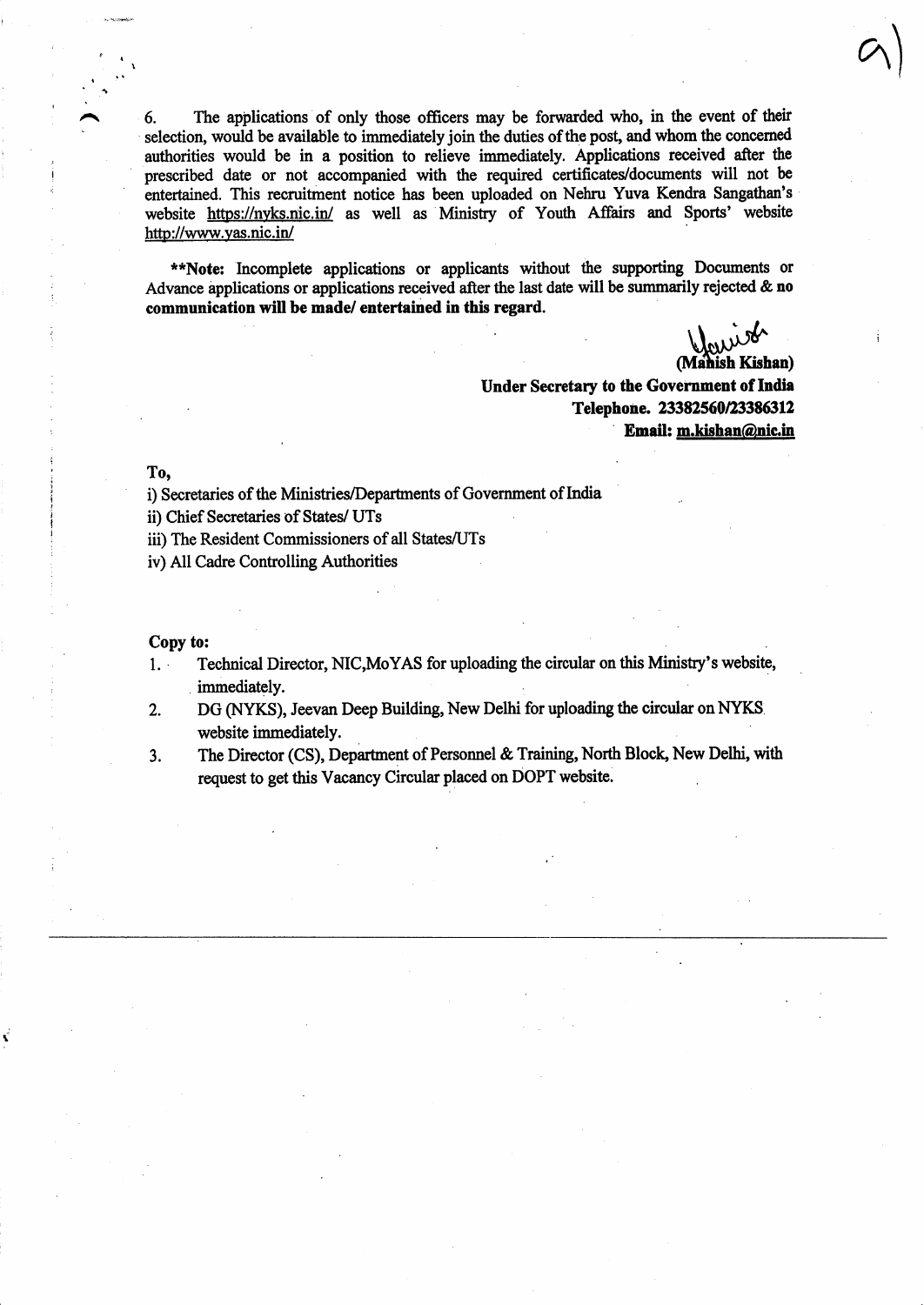$\alpha$ 

- **1. Name of Post:** Executive Director Annexure I
- 2. Number of Vacancies: 2 (Two)
- 3. Mode of Recruitment: Deputation basis
- 4. Pay: Pay Level 13 of pay matrix as per  $7<sup>th</sup>$  CPC. The fixation of pay/ Deputation(Duty) allowance shall be governed by instruction issued by DOPT from time to time on the subject.

### 5. Educational Qualifications, and Experience:

- I. Essential Qualification: Officers under the Central/State Govt./Autonomous bodies/Universities: 1) holding analogous posts on regular basis OR 2) with 5 years regular service in the post with pay level 12 in the pay matrix, Rs. 78800-209200 OR 3) with 10 years regular service in the post with pay level 11 in the pay matrix, Rs. 67700-208700
- II. Desirable: (a.) Masters degree in Sociology/Anthropology/Social Work, Post Graduate Diploma in Social Development Youth Work/Rural Development or equivalent. (b.) 5 years experience in rural development or social work or voluntary work or allied areas in Govt./Semi Govt./Recognized Institutions.

#### 6. Period of Deputation:

The period of deputation including the period of deputation in another ex-cadre post held immediately preceding this appointment in the same or some other organization/ department of the central Govt. shall ordinarily not exceed three years.

#### 7. Age and Crucial Date for determining Eligibility:

The maximum age limit shall be not exceeding 56 years as on the closing date of receipt of applicarion.

8. For one of the posts of ED, it will be desirable if officers have experience of handling financial and accounting work or are from any of the financial and accounting services.

Applications of only such officers will be considered which are routed through proper channel and are accompanied with (i) bio-data in the proforma at Annexure-II; (ii) clear photocopies of the up-to-date CR dossiers of the officer for the last five years, duly attested by a Group 'A' officer (iii) cadre clearance; (iv) clearance from vigilance and disciplinary angle; and  $(v)$ statement giving details of major or minor penalties, if any, imposed on the officer during the last ten years,

#### r\*NOTE:

\*\* The departmental officers in the feeder category who are in the direct line of promotion shall not be eligible for consideration for appointment on deputation. Similarly, deputationists shall not be eligible for consideration for appointment by promotion.

\*\* NYKS is not an entitled office for Govt. accommodation under the General Pool of Govt. accommodation.

\*\* Medical reimbursement is admissible as per the NYKS Service Rules. This is in lieu of CGHS benefits which are not admissible to the employees of NYKS.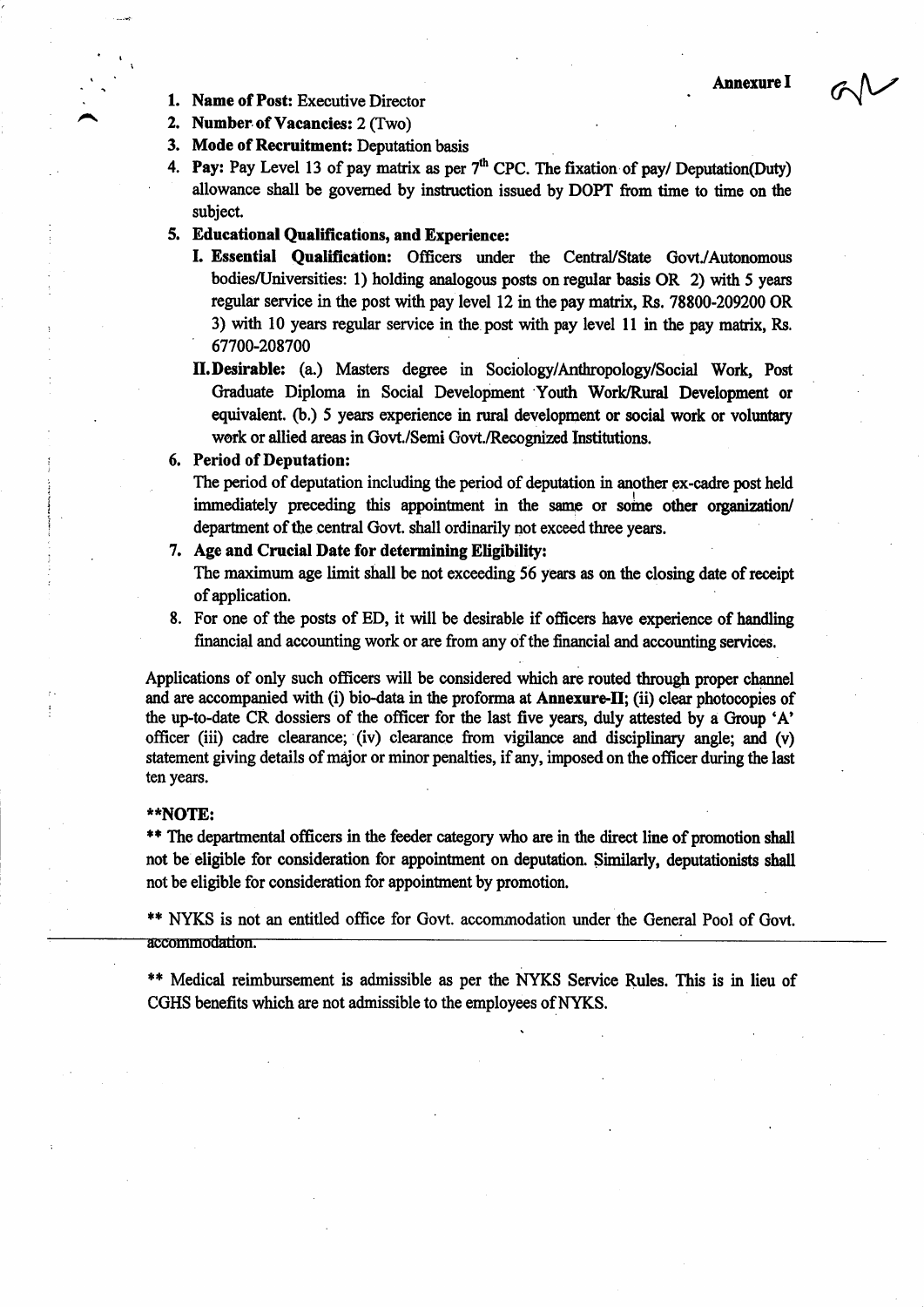Annexure - II

# Proforma for application for post of **Executive Director in NYKS**

Reference No. A-35021/2/2020-NYKS

| 1.  | Name in Full (IN BLOCK LETTERS)                                                                                                                                                                                                                                         |                                                     |
|-----|-------------------------------------------------------------------------------------------------------------------------------------------------------------------------------------------------------------------------------------------------------------------------|-----------------------------------------------------|
| 2.  | <b>Post Applied For</b>                                                                                                                                                                                                                                                 |                                                     |
| 3.  | Date of Birth (DD/MM/YYYY)                                                                                                                                                                                                                                              |                                                     |
| 4.  | Initial date of appointment in Govt.<br>service                                                                                                                                                                                                                         |                                                     |
| 5.  | Date of superannuation<br>(DD/MM/YYYY)                                                                                                                                                                                                                                  |                                                     |
| 6.  | Service to which you belong                                                                                                                                                                                                                                             |                                                     |
| 7.  | Status of your present employer (Pl.<br>specify whether central Govt./State<br>Govt./ Autonomous / University/others)                                                                                                                                                   |                                                     |
| 8.  | Office address with Telephone No.                                                                                                                                                                                                                                       |                                                     |
| 9.  | <b>Residential Address with Telephone</b><br>No.                                                                                                                                                                                                                        |                                                     |
| 10. | Email Id:                                                                                                                                                                                                                                                               |                                                     |
| 11. | Whether Educational and other<br>Qualifications required for the post are<br>satisfied. (If any qualification has been<br>treated as equivalent to the one<br>prescribed in the Rules, state the<br>authority for the same)                                             |                                                     |
| 12  | <b>Experience/ Qualifications required as</b>                                                                                                                                                                                                                           | Experience/ Qualifications possessed by the Officer |
|     | mentioned in the Vacancy Circular:<br><b>Officers under the Central/State</b><br>Govt./Autonomous bodies/<br>Universities: 1) holding analogous<br>posts on regular basis OR 2) with 5<br>years regular service in the post with<br>pay level 12 in the pay matrix, Rs. | (to be mentioned by the applicant clearly)          |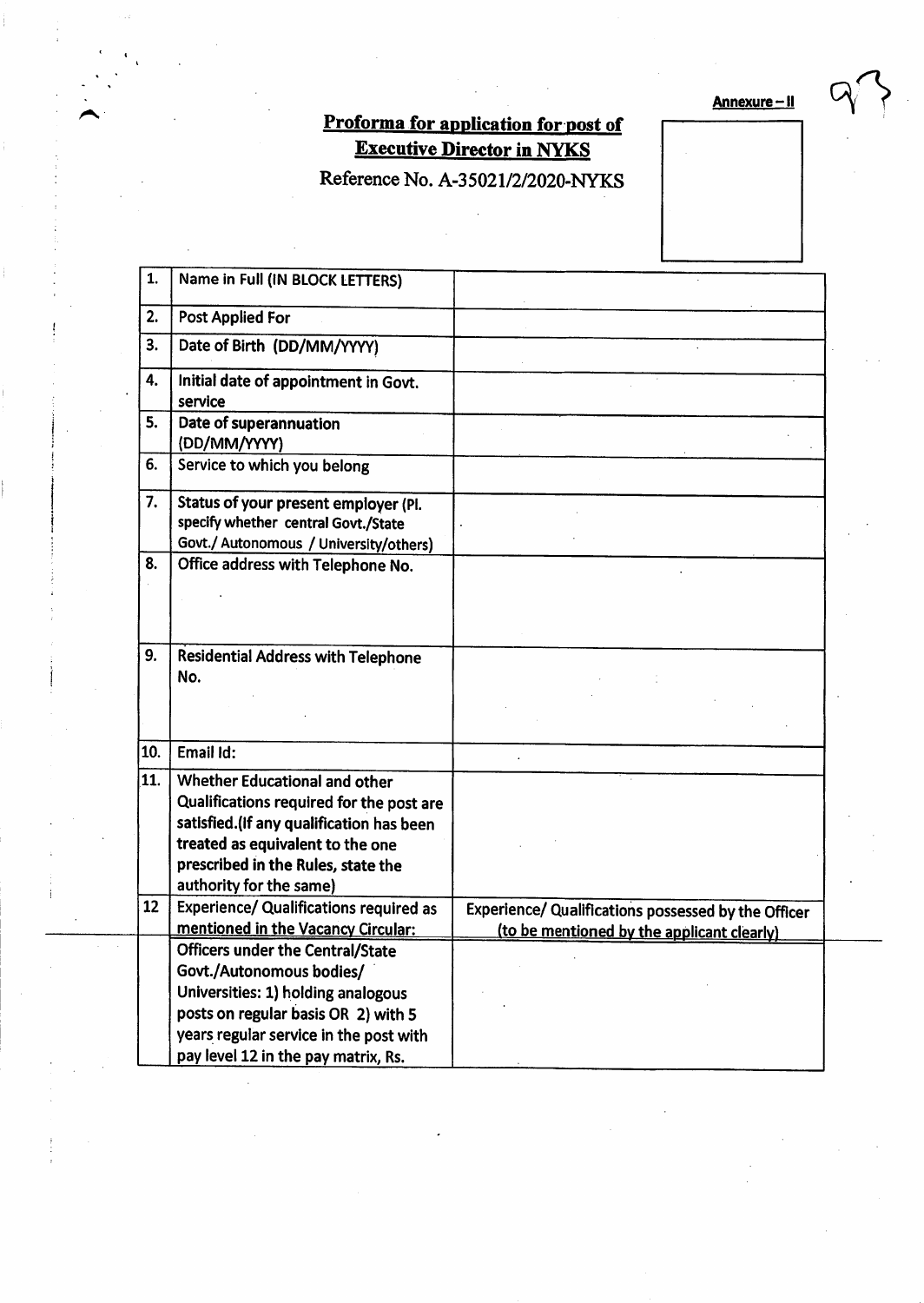|     | 78800-209200 OR 3) with 10 years                                                                                  |                                    |      |     |             |                                |
|-----|-------------------------------------------------------------------------------------------------------------------|------------------------------------|------|-----|-------------|--------------------------------|
|     | regular service in the post with pay                                                                              |                                    |      |     |             |                                |
|     | level 11 in the pay matrix, Rs. 67700-                                                                            |                                    |      |     |             |                                |
|     | 208700.                                                                                                           |                                    |      |     |             |                                |
|     | <b>Desirable Qualifications:</b>                                                                                  |                                    |      |     |             |                                |
|     | (a.) Masters degree in                                                                                            |                                    |      |     |             |                                |
|     | Sociology/Anthropology/Social Work,                                                                               |                                    |      |     |             |                                |
|     | Post Graduate Diploma in Social                                                                                   |                                    |      |     |             |                                |
|     | <b>Development Youth Work/Rural</b>                                                                               |                                    |      |     |             |                                |
|     | Development or equivalent. (b.) 5<br>years experience in rural development                                        |                                    |      |     |             |                                |
|     | or social work or voluntary work or                                                                               |                                    |      |     |             |                                |
|     | allied areas in Govt./Semi                                                                                        |                                    |      |     |             |                                |
|     | Govt./Recognized Institutions.                                                                                    |                                    |      |     |             |                                |
| 13. | Please mention experience of                                                                                      |                                    |      |     |             |                                |
|     | handling work relating to budgeting/                                                                              |                                    |      |     |             |                                |
|     | accounting etc, if any:                                                                                           |                                    |      |     |             |                                |
|     |                                                                                                                   |                                    |      |     |             |                                |
| 14. | Please state clearly whether in the                                                                               |                                    |      |     |             |                                |
|     | light of entries made by you above,                                                                               |                                    |      |     |             |                                |
|     | you meet the requisite Qualifications                                                                             |                                    |      |     |             |                                |
|     | and Work Experience of the post.                                                                                  |                                    |      |     |             |                                |
| 15. | Details of employment in chorological order (If needed, enclose a separate sheet duly                             |                                    |      |     |             |                                |
|     | authenticated by your signature in the format given below):                                                       |                                    |      |     |             |                                |
|     | Name of Office/<br>Post held on                                                                                   |                                    | From | lΤo |             | Level in the Pay Matrix of the |
|     | Institution                                                                                                       | regular Basis                      |      |     |             | post held on regular Basis     |
|     |                                                                                                                   |                                    |      |     |             |                                |
|     |                                                                                                                   |                                    |      |     |             |                                |
|     |                                                                                                                   |                                    |      |     |             |                                |
|     | Important: Level in the Pay Matrix granted under ACP/ MACP are personal to the officer and                        |                                    |      |     |             |                                |
|     | therefore, should not be mentioned in the above table. Only level in the Pay Matrix of the post                   |                                    |      |     |             |                                |
|     | held on regular basis to be mentioned therein. Details of ACP/ MACP with present Level in Pay                     |                                    |      |     |             |                                |
|     | Matrix where such benefits have been drawn by the Candidate, may be indicated below:<br><b>Office/Institution</b> | Level in the Pay Matrix under ACP/ |      |     | <b>From</b> |                                |
|     |                                                                                                                   | <b>MACP Scheme</b>                 |      |     |             | To                             |
|     |                                                                                                                   |                                    |      |     |             |                                |
|     |                                                                                                                   |                                    |      |     |             |                                |
|     |                                                                                                                   | Nature of present employment i.e.  |      |     |             |                                |
|     |                                                                                                                   |                                    |      |     |             |                                |
|     |                                                                                                                   |                                    |      |     |             |                                |
|     | Permanent / Ad-hoc/Temporary)                                                                                     |                                    |      |     |             |                                |
| 16. | Present post held, along with Pay                                                                                 |                                    |      |     |             |                                |
|     | <b>Level and present Basic Pay/Pay</b>                                                                            |                                    |      |     |             |                                |
|     | Scale/Pay Band and Grade Pay of the<br>post held:                                                                 |                                    |      |     |             |                                |

 $\frac{1}{2} \sum_{i=1}^{n} \frac{1}{i} \sum_{j=1}^{n} \frac{1}{j} \sum_{j=1}^{n} \frac{1}{j} \sum_{j=1}^{n} \frac{1}{j} \sum_{j=1}^{n} \frac{1}{j} \sum_{j=1}^{n} \frac{1}{j} \sum_{j=1}^{n} \frac{1}{j} \sum_{j=1}^{n} \frac{1}{j} \sum_{j=1}^{n} \frac{1}{j} \sum_{j=1}^{n} \frac{1}{j} \sum_{j=1}^{n} \frac{1}{j} \sum_{j=1}^{n} \frac{1}{j} \sum_{j=1}^{n$ 

 $\label{eq:1} \frac{1}{\sqrt{2}}\left(\frac{1}{\sqrt{2}}\right)^2$ 

 $\frac{1}{\sqrt{2}}$ 

 $\hat{\mathcal{A}}$ 

 $\sim$   $\sim$ 

 $\hat{\mathcal{E}}$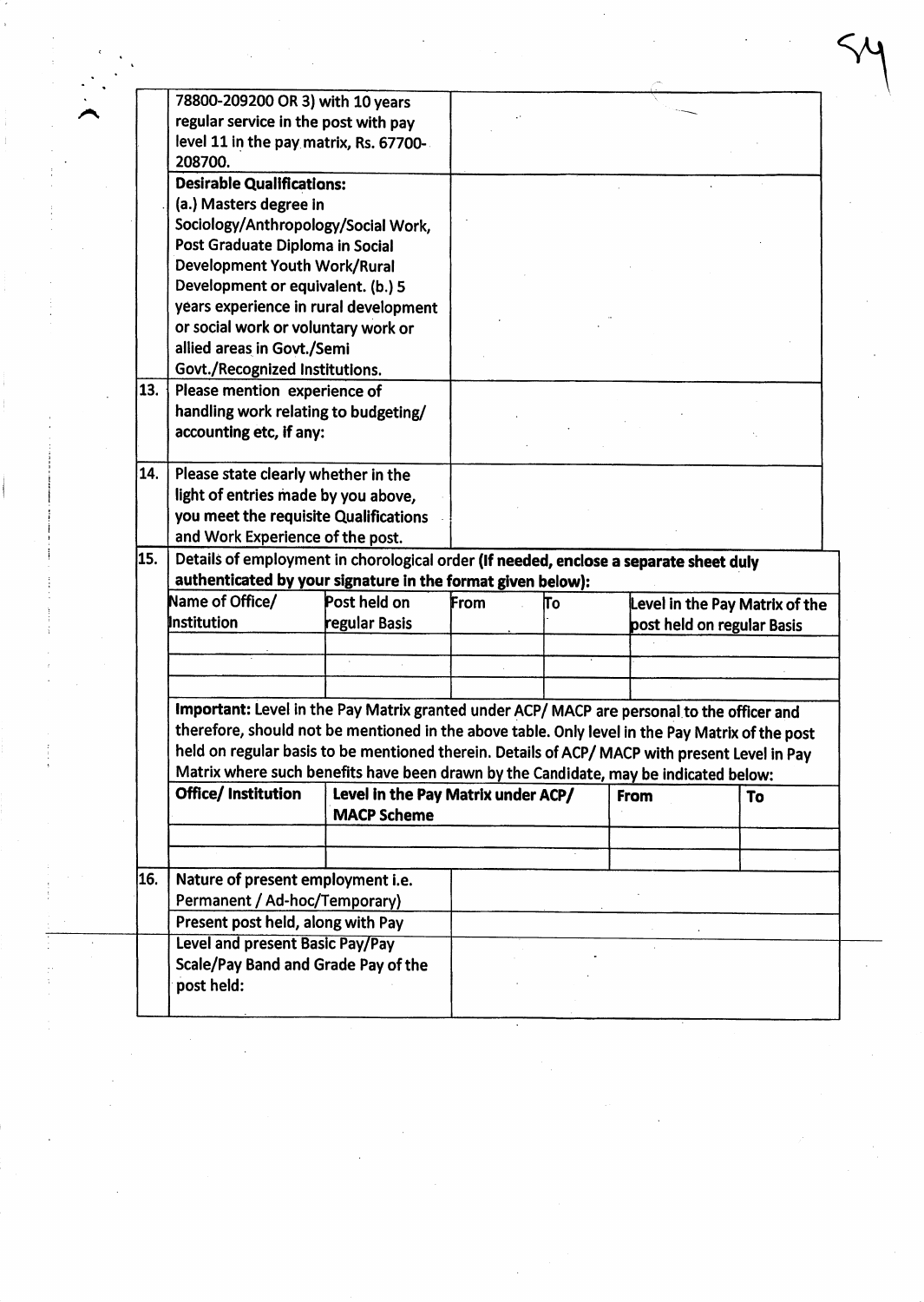| 17.                                                                                                   | In case the present employment is held on deputation, please state:                                                                                                                          |                         |                          |                         |  |
|-------------------------------------------------------------------------------------------------------|----------------------------------------------------------------------------------------------------------------------------------------------------------------------------------------------|-------------------------|--------------------------|-------------------------|--|
|                                                                                                       | a) The date of initial appointment.                                                                                                                                                          |                         |                          |                         |  |
|                                                                                                       | b) Period of appointment                                                                                                                                                                     |                         |                          |                         |  |
|                                                                                                       | c) Name of the parent office/                                                                                                                                                                |                         |                          |                         |  |
|                                                                                                       | organization.                                                                                                                                                                                |                         |                          |                         |  |
|                                                                                                       | d) Name & Pay of the post held in                                                                                                                                                            |                         |                          |                         |  |
|                                                                                                       | substantive capacity in the parent                                                                                                                                                           |                         |                          |                         |  |
|                                                                                                       | organization:                                                                                                                                                                                |                         |                          |                         |  |
|                                                                                                       | NOTE: In case of Officers already on deputation, the applications of such officers should be<br>forwarded by the parent cadre/Department along with Cadre Clearance, Vigilance Clearance and |                         |                          |                         |  |
|                                                                                                       |                                                                                                                                                                                              |                         |                          |                         |  |
|                                                                                                       | Integrity certificate.                                                                                                                                                                       |                         |                          |                         |  |
|                                                                                                       | NOTE: Information under Column 17(c) & 17(d) above must be given in all cases where a person                                                                                                 |                         |                          |                         |  |
|                                                                                                       | is holding a post on deputation outside the cadre/organisation but still maintaining a line in his                                                                                           |                         |                          |                         |  |
|                                                                                                       | parent cadre/organisation.                                                                                                                                                                   |                         |                          |                         |  |
|                                                                                                       | Additional details about present                                                                                                                                                             |                         |                          |                         |  |
|                                                                                                       | employment:                                                                                                                                                                                  |                         |                          |                         |  |
|                                                                                                       | Please state whether working under                                                                                                                                                           |                         |                          |                         |  |
|                                                                                                       | a) Central Government                                                                                                                                                                        |                         |                          |                         |  |
|                                                                                                       | b) State Government                                                                                                                                                                          |                         |                          |                         |  |
|                                                                                                       | c) Autonomous Organisation                                                                                                                                                                   |                         |                          |                         |  |
|                                                                                                       | d) Government Undertaking                                                                                                                                                                    |                         |                          |                         |  |
|                                                                                                       | <b>Universities</b><br>e)                                                                                                                                                                    |                         |                          |                         |  |
|                                                                                                       | others<br>f)                                                                                                                                                                                 |                         |                          |                         |  |
| 18.                                                                                                   | Please state whether you are working                                                                                                                                                         |                         |                          |                         |  |
|                                                                                                       | in the same department and are in the                                                                                                                                                        |                         |                          |                         |  |
|                                                                                                       | feeder grade or feeder to feeder                                                                                                                                                             |                         |                          |                         |  |
|                                                                                                       | grade.                                                                                                                                                                                       |                         |                          |                         |  |
| 19.                                                                                                   | Are you in revised Scale of Pay? If yes,                                                                                                                                                     |                         |                          |                         |  |
|                                                                                                       | give the date from which the revision                                                                                                                                                        |                         |                          |                         |  |
|                                                                                                       | took place and also indicate the pre-                                                                                                                                                        |                         |                          |                         |  |
|                                                                                                       | revised scale.                                                                                                                                                                               |                         |                          |                         |  |
|                                                                                                       | Total emoluments per month drawn at present:                                                                                                                                                 |                         |                          |                         |  |
|                                                                                                       | <b>Basic Pay</b>                                                                                                                                                                             | Level in the Pay Matrix |                          | <b>Total Emoluments</b> |  |
|                                                                                                       |                                                                                                                                                                                              |                         |                          |                         |  |
| In case the applicant belongs to an organization which is not following the Central Government<br>20. |                                                                                                                                                                                              |                         |                          |                         |  |
|                                                                                                       | Pay- Scale OR not according to new Pay Matrix, the latest salary issued by the organization                                                                                                  |                         |                          |                         |  |
|                                                                                                       | showing the following details may be enclosed.(Please enclose supporting Documents)                                                                                                          |                         |                          |                         |  |
|                                                                                                       | <b>Dearness Pay/Interim</b><br>Basic Pay with Level of                                                                                                                                       |                         |                          | <b>Total Emoluments</b> |  |
|                                                                                                       | Pay Matrix and Rate of                                                                                                                                                                       |                         | relief/ Other Allowances |                         |  |
|                                                                                                       | etc.(detailed break up)<br>increment                                                                                                                                                         |                         |                          |                         |  |
|                                                                                                       |                                                                                                                                                                                              |                         |                          |                         |  |
|                                                                                                       |                                                                                                                                                                                              |                         |                          |                         |  |
|                                                                                                       |                                                                                                                                                                                              |                         |                          |                         |  |

 $\frac{1}{\sqrt{2}}\left( \frac{1}{2}\right) ^{2}$ 

 $\sim$ 

 $\sim 10^{-1}$ 

 $\hat{\mathcal{F}}$ 

 $\mathcal{F}_{\mathcal{G}}$ 

 $\frac{1}{\sqrt{2}}$ 

 $\frac{1}{2}$ 

 $\label{eq:2} \frac{1}{2} \frac{1}{2} \frac{1}{2} \frac{1}{2} \frac{1}{2} \frac{1}{2} \frac{1}{2} \frac{1}{2} \frac{1}{2} \frac{1}{2} \frac{1}{2} \frac{1}{2} \frac{1}{2} \frac{1}{2} \frac{1}{2} \frac{1}{2} \frac{1}{2} \frac{1}{2} \frac{1}{2} \frac{1}{2} \frac{1}{2} \frac{1}{2} \frac{1}{2} \frac{1}{2} \frac{1}{2} \frac{1}{2} \frac{1}{2} \frac{1}{2} \frac{1}{2} \frac{1}{2} \frac{$ 

 $\frac{1}{\sqrt{2}}\int_{0}^{\sqrt{2}}\frac{1}{\sqrt{2}}\left( \frac{1}{2}\right) ^{2}d\mu d\mu d\nu$ 

 $\frac{1}{2} \frac{1}{2} \frac{1}{2} \frac{1}{2} \frac{1}{2} \frac{1}{2}$ 

n

 $\Delta \sim 10^4$ 

 $\mathcal{A}_{\mathcal{A}}$ 

 $\label{eq:2} \mathcal{L} = \mathcal{L} \left( \mathcal{L} \right) \mathcal{L} \left( \mathcal{L} \right)$ 

 $\frac{1}{2}$  ,  $\frac{1}{2}$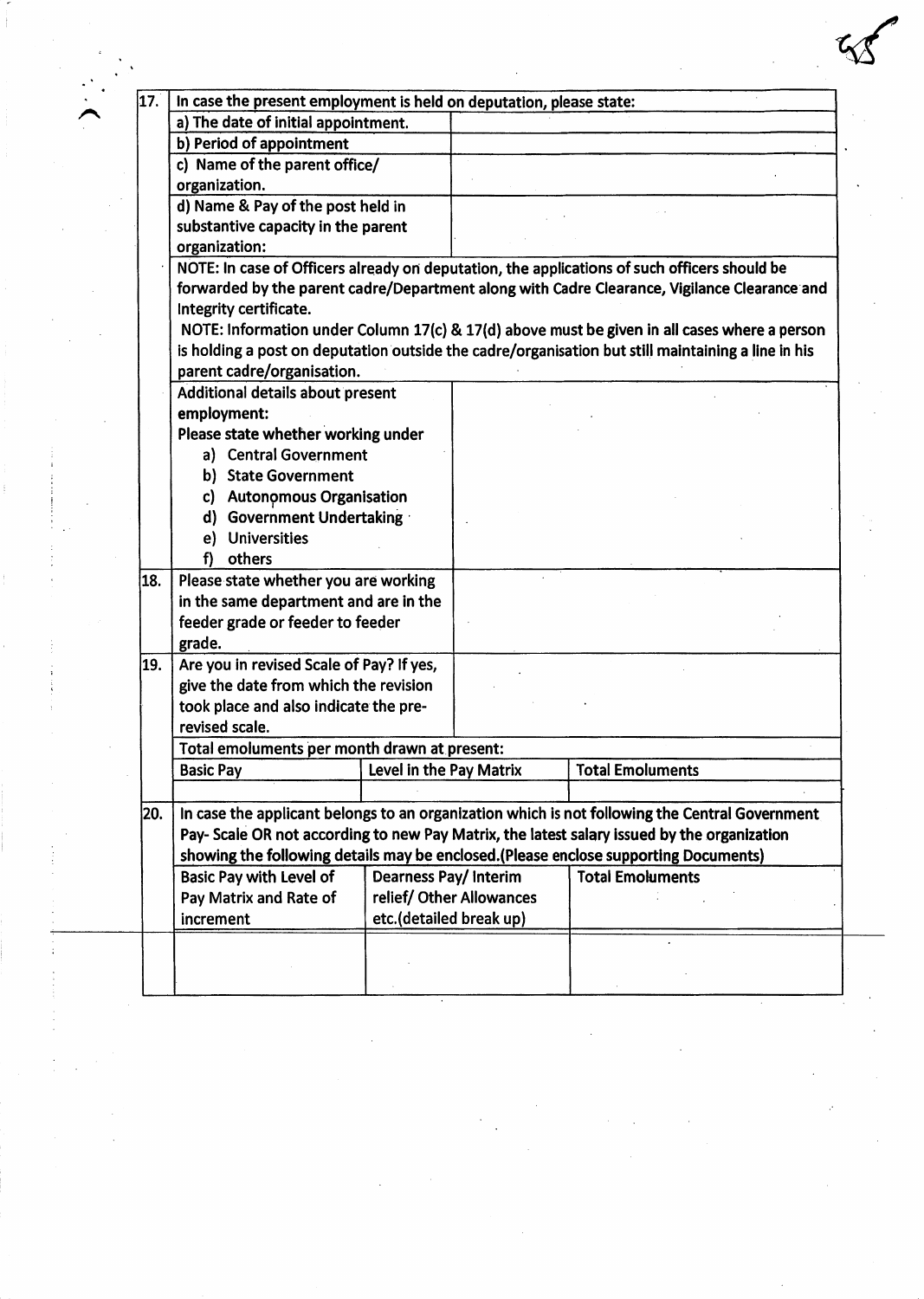| 21. | Additional information, if any, relevant to |  |
|-----|---------------------------------------------|--|
|     | the post you applied for in support of      |  |
|     | your suitability for the post.              |  |
|     | (This among other things may provide        |  |
|     | information with regard to:                 |  |
|     | (i)additional academic qualification        |  |
|     | (ii)professional training and               |  |
|     | (ii) work experience over and above         |  |
|     | prescribed in the Vacancy Circular/         |  |
|     | Advertisement)                              |  |
|     | (Note: Enclose a separate sheet duly        |  |
|     | signed, if the space is insufficient)       |  |

I have carefully gone through the vacancy circular / advertisement and I am well aware that the curriculum Vitae duly supported by documents submitted by me will also be assessed by the Selection Committee at the time of selection for the post. It is also certified that the information furnished above is correct and true to the best of my knowledge. In the event of my selection I shall abide by the terms and conditions of services attached to the post.

A

Place:- Signature: Signature: Signature: Signature: Signature: Signature: Signature: Signature: Signature: Signature: Signature: Signature: Signature: Signature: Signature: Signature: Signature: Signature: Signature: Signa

96

Date:- **Name:** Name: **Name:** Name: **Name:** Name: **Name:** Name: **Name:** Name: **Name:**  $\mathbb{R}$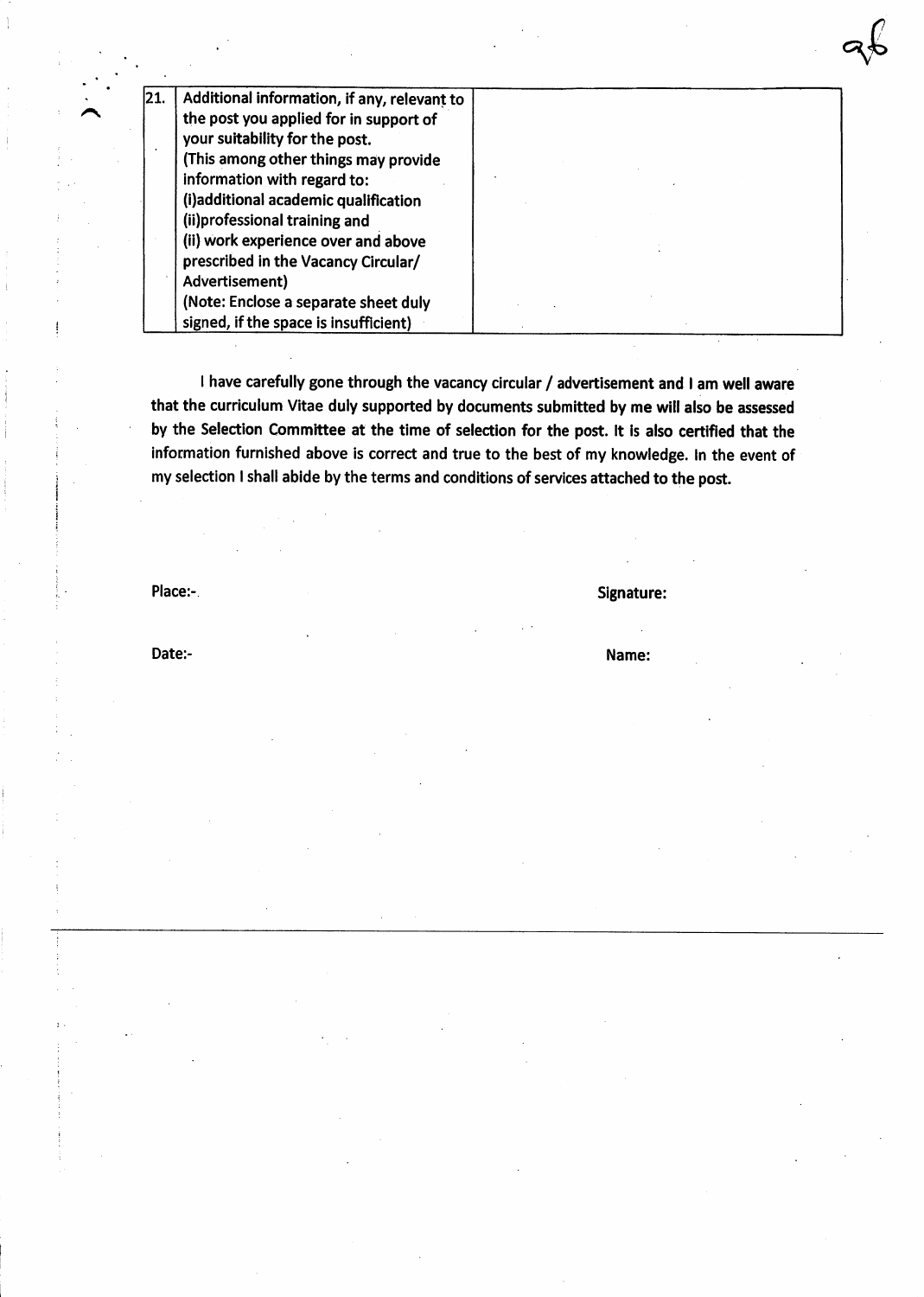# (Certificate to be furnished by the Employer/Head of office/Forwarding authority)

Certified that the information/details provided in the above application by the applicant are true and correct as per the facts available on records. He/she possesses educationat qualifications and experience mentioned in vacancy circular. If selected, he/she will be relieved immediately

2. It is also certified:-

n

- i. That there is no vigilance/disciplinary case or criminal case pending or contemplated against Shri/Smt./Ms.
- li. That his / her integrity is certified.
- iii. That his / her CR / APAR dossier in original is enclosed / photocopies of the ACRs/ ApAR for the last five years duly attested by an offlcer of the rank of Under Secretary to the Govt. of India or above, are enclosed.
- iv. That no major / minor penalty has been imposed on him / her during that last ten years or A list of major / minor penalties imposed on his / her during the last ten years is enclosed (as the case may be)
- v. That the cadre controlling authority has no objection to the consideration of the applicant for the post mentioned in this advertisement.

Signature\_

 $\lambda$ 

Name and Designation

Tel. No.

**Office Seal** 

5.

4.

1.

2.

 $\overline{3}$ .

Place: Date:

list of enclosures: